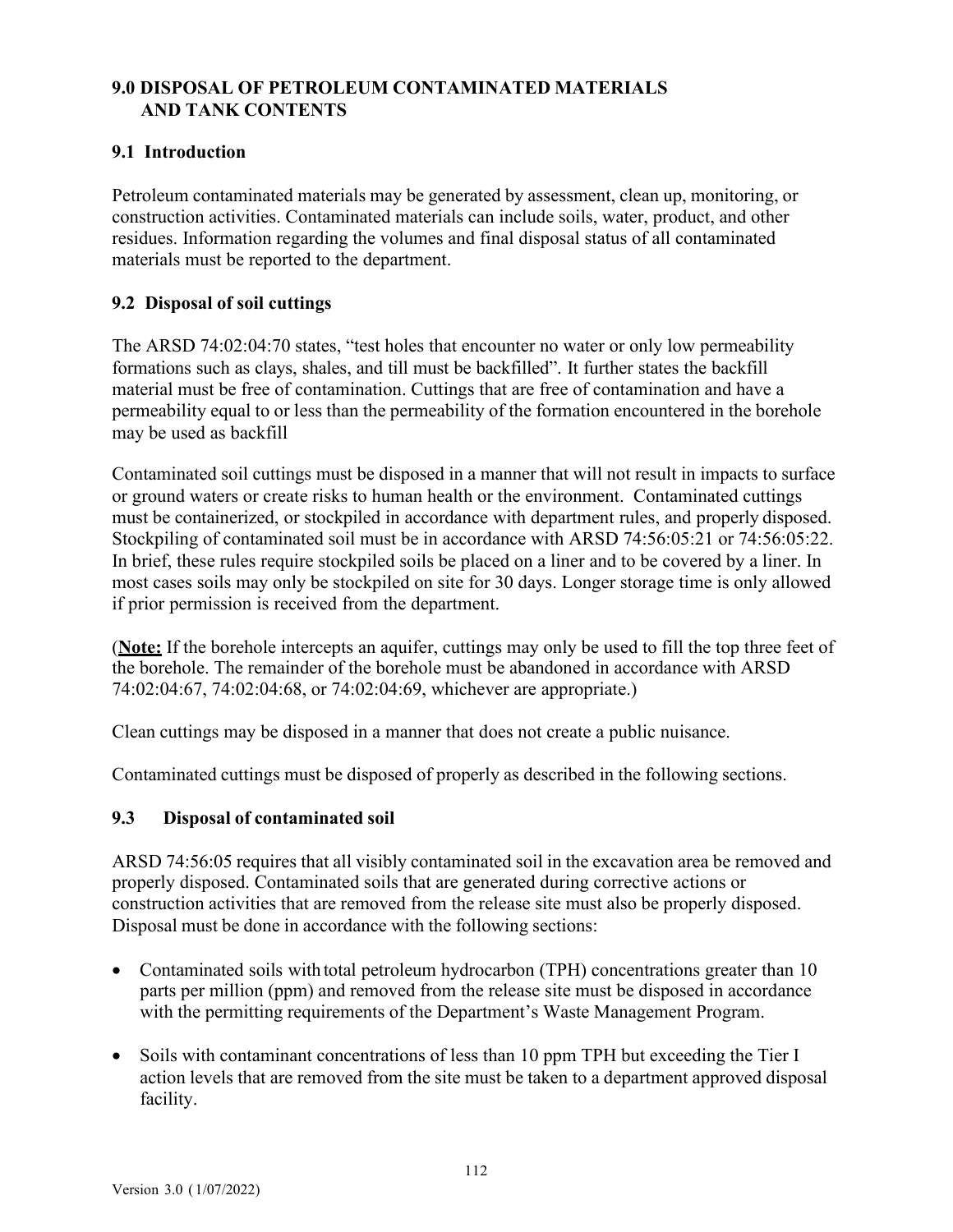- Contaminated soils of any TPH concentration may be disposed at permitted landfarms. Soils must be tested for TPH prior to disposal at landfarms. The landfarm operator may require additional testing requirements to ensure the soils do not contain other contaminants.
- Contaminated soils with TPH concentrations equal to or less than 100 may be disposed in a municipal solid waste landfill where it is to be used for daily cover. Some municipal solid waste landfills also operate landfarms that would allow for the disposal of soils with any TPH concentration.
- Contaminated soils with TPH concentrations of less than 100 ppm could possibly be disposed at a permitted restricted use disposal facility, but only under very specific conditions. Department approval must be secured prior to disposal at a permitted restricted use facility. The waste generator or restricted use facility operator must contact the Waste Management Program at 605-773-3153 prior to disposal at a restricted use facility site.
- Contaminated soils with TPH concentrations of less than 500 ppm and below Tier I action levels that are generated at a release site, may be disposed of on-site, provided that the disposal does not create any new exposure pathways, cause impacts to surface or ground waters, cause risk to human health or the environment, or cause a public nuisance. Corrective actions will be required for these soils if these conditions cannot be met.

# **9.4 Disposal of contaminated water from storage tanks, de -contamination activities and de-watering activities.**

Contaminated water may not be discharged to the surface of the land, surface waters or storm water systems without a permit. Information regarding surface water discharge permits may be obtained from the department's Surface Water Program at 605-773–3351. Applications for discharge permits may also be obtained from the department's webpage. Contaminated water may be discharged to public sanitary sewers with the permission of city and/or state officials. Testing of the waters may be required by the city.

(**Note**: The exact language dealing with the disposal of contaminated water from tanks has not been settled. This will be corrected in future updates.)

# **9.5 Disposal of product from storage tanks**

Product from tanks being abandoned must be removed and properly disposed to prevent releases to the environment and to protect human health. Product must be removed in accordance with acceptable safety procedures. Depending on the volume and type of product remaining in the tank a recycler may take the product. Free phase product may not be disposed at permitted petroleum contaminated soil treatment facilities.

# **9.6 Tank Contents**

In some instances, material remaining in a tank may be regulated under the state's hazardous waste rules if that material is destined for disposal. However, a tank will be considered empty, and the tank and its contents will not be regulated under the state's hazardous waste program if the following conditions are met: